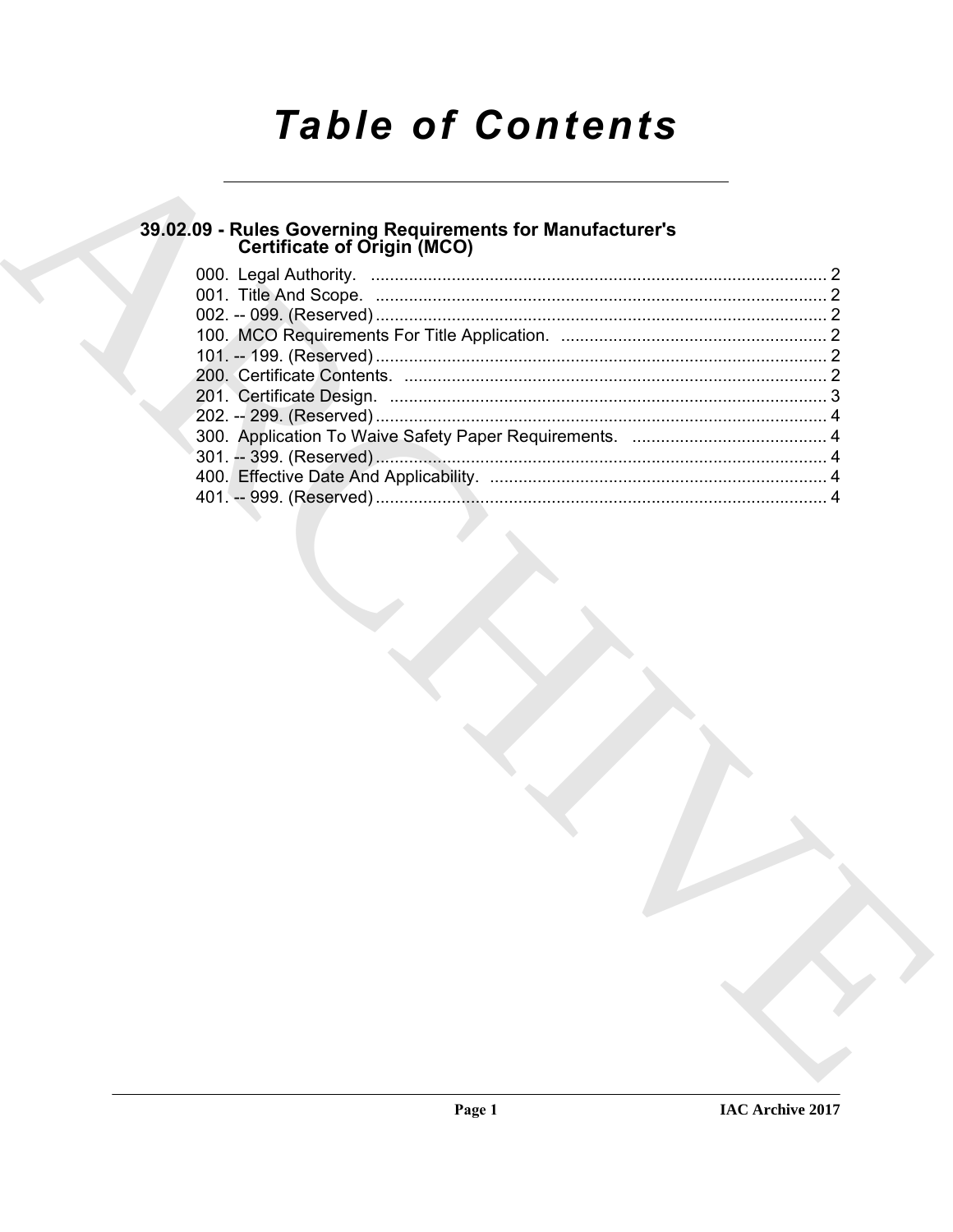#### **IDAPA 39 TITLE 02 CHAPTER 09**

### **39.02.09 - RULES GOVERNING REQUIREMENTS FOR MANUFACTURER'S CERTIFICATE OF ORIGIN (MCO)**

#### <span id="page-1-1"></span><span id="page-1-0"></span>**000. LEGAL AUTHORITY.**

### <span id="page-1-2"></span>**001. TITLE AND SCOPE.**

### <span id="page-1-3"></span>**002. -- 099. (RESERVED)**

### <span id="page-1-12"></span><span id="page-1-10"></span><span id="page-1-9"></span><span id="page-1-4"></span>**100. MCO REQUIREMENTS FOR TITLE APPLICATION.**

### <span id="page-1-11"></span><span id="page-1-5"></span>**101. -- 199. (RESERVED)**

### <span id="page-1-8"></span><span id="page-1-7"></span><span id="page-1-6"></span>**200. CERTIFICATE CONTENTS.**

| <b>CHAPTER 09</b>             |                                                                                                                                                                                                                                                                                                                                         |                  |
|-------------------------------|-----------------------------------------------------------------------------------------------------------------------------------------------------------------------------------------------------------------------------------------------------------------------------------------------------------------------------------------|------------------|
|                               | 39.02.09 - RULES GOVERNING REQUIREMENTS FOR MANUFACTURER'S<br><b>CERTIFICATE OF ORIGIN (MCO)</b>                                                                                                                                                                                                                                        |                  |
| 000.                          | LEGAL AUTHORITY.<br>This rule is adopted under the authority of Sections 49-504 and 49-507, Idaho Code.                                                                                                                                                                                                                                 | $(12-26-90)$     |
| 001.                          | TITLE AND SCOPE.<br>The purpose of this rule is to outline the requirements for a manufacturer's certificate of origin (MCO).                                                                                                                                                                                                           | $(12-26-90)$     |
| $002. - 099.$                 | (RESERVED)                                                                                                                                                                                                                                                                                                                              |                  |
| 100.                          | MCO REQUIREMENTS FOR TITLE APPLICATION.                                                                                                                                                                                                                                                                                                 |                  |
| 01.                           | Title Application Endorsement. New vehicles sold in Idaho being titled for the first time must<br>have the title application endorsed by an Idaho-licensed, franchised new vehicle dealer.                                                                                                                                              | $(12-26-90)$     |
| 02.                           | Manufacturer's Certificate of Origin Required. Title applications must be accompanied by a<br>manufacturer's certificate of origin.                                                                                                                                                                                                     | $(12-26-90)$     |
| 03.                           | Out-of-State Purchases. New vehicles purchased out-of-state by Idaho residents shall be titled on<br>the MCO that meets the legal requirements of the state where the vehicle was purchased.                                                                                                                                            | $(12-26-90)$     |
| $101. - 199.$                 | (RESERVED)                                                                                                                                                                                                                                                                                                                              |                  |
| 200.                          | <b>CERTIFICATE CONTENTS.</b>                                                                                                                                                                                                                                                                                                            |                  |
| 01.                           | MCO Content Requirements. Each manufacturer's certificate of origin accompanying<br>application for title shall contain the following information:                                                                                                                                                                                      | $(12 - 26 - 90)$ |
| a.                            | Date;                                                                                                                                                                                                                                                                                                                                   | $(12-26-90)$     |
| b.                            | Invoice number and document serial number;                                                                                                                                                                                                                                                                                              | $(12-26-90)$     |
| c.                            | Name of distributor or dealer;                                                                                                                                                                                                                                                                                                          | $(12-26-90)$     |
| d.                            | Issuing location - city and state;                                                                                                                                                                                                                                                                                                      | $(12-26-90)$     |
| e.                            | Manufacturer's name and signature of authorized manufacturer's representative;                                                                                                                                                                                                                                                          | $(12-26-90)$     |
| f.<br>distributor or dealer"; | Manufacturer statement - "I, the undersigned authorized representative of the company, firm or<br>corporation named below, hereby certify that the new vehicle described above is the property of the said company,<br>firm or corporation and is transferred on the above date and under the Invoice Number indicated to the following | $(12-26-90)$     |
| g.                            | Year, make, body type, series or model;                                                                                                                                                                                                                                                                                                 | $(12-26-90)$     |
| h.                            | Vehicle identification number, approved by the American Society of Automotive Engineers;                                                                                                                                                                                                                                                | $(12-26-90)$     |
| i.<br>and                     | Shipping weight, horsepower (SAE), number of cylinders, Gross Vehicle Weight Rating (GVWR);                                                                                                                                                                                                                                             | $(12-26-90)$     |
|                               | Certification attesting to the first transfer in ordinary trade or commerce: "It is further certified that<br>this is the first transfer of such new vehicle in ordinary trade and commerce."                                                                                                                                           | $(12-26-90)$     |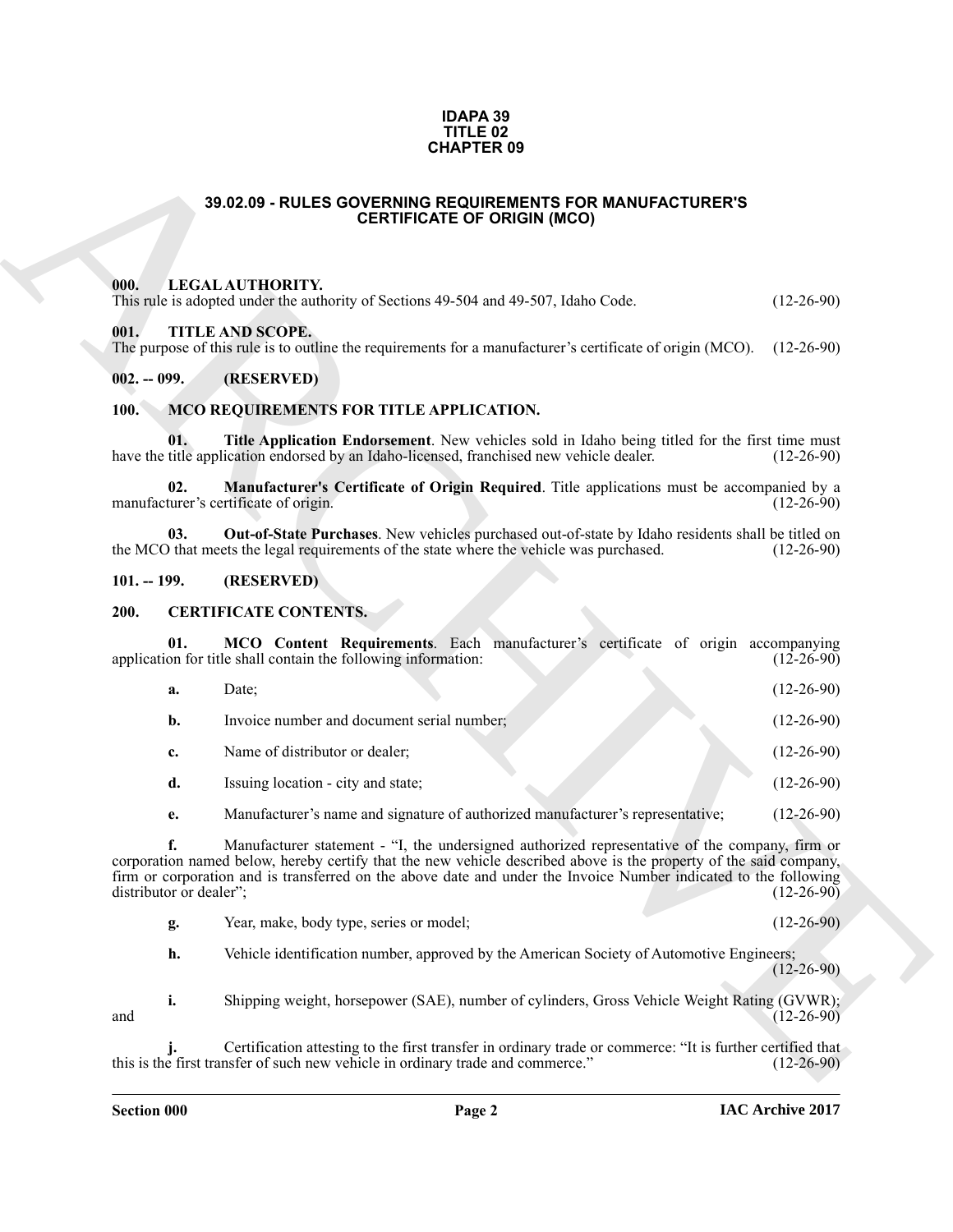### *Idaho Transportation Department*

### <span id="page-2-1"></span>*IDAHO ADMINISTRATIVE CODE IDAPA 39.02.09 - Requirements for Manufacturer's*

**Existence Transportation Department**<br> **Existence Constrained Existence Constrained Existence Constrained Existence Existence Existence Existence Existence Existence Existence Existence Existe 02. Additional Motor Home Requirements**. If the vehicle is a motor home, the following statement must be included: "The undersigned certifies that the vehicle described hereon is a motor home, equipped with at least four (4) of the following life support systems: cooking, refrigeration or ice box, self-contained toilet, heating and/or air conditioning, a potable water supply system including a faucet and sink, separate 110-115 volt electrical power supply and/or an LP as supply, all of which meet ANSI A119.2 standards." (12-26-90)

<span id="page-2-2"></span>**03. MCO Assignments and Reassignments**. The reverse side of the certificate shall contain ion on distributor/dealer assignments and reassignments: See Exhibit "A" Attached. (12-26-90) information on distributor/dealer assignments and reassignments: See Exhibit "A" Attached.

### <span id="page-2-3"></span><span id="page-2-0"></span>**201. CERTIFICATE DESIGN.**

Each manufacturer's certificate of origin must be printed on safety paper meeting the following standards:

(12-26-90)

<span id="page-2-8"></span>**01.** Security Features. All "Certificates of Origin" should contain the following nine (9) security (12-26-90) features: (12-26-90)

**a.** Paper: Sensitized Security Paper -- paper that is reactive to chemicals commonly used to alter documents; Non-Optical Brightener Paper - paper without added optical brighteners which will not fluoresce under<br>ultraviolet light; (12-26-90) ultraviolet light;

**b.** Engraved Border -- a border produced from engraved art work which shall appear on the front of ment; (12-26-90) the document;

**c.** Prismatic -- rainbow printing which is used as a deterrent to color copying; and/or (12-26-90)

**d.** Copy Void Pantograph -- the word "void" appears when the document is copied; (12-26-90)

**e.** Complex Colors -- colors which are developed by using a mixture of two (2) or more of the primary ed, yellow or blue) and black if required; (12-26-90) colors (red, yellow or blue) and black if required;

**f.** Erasable Fluorescent Background Inks -- fluoresces under ultraviolet light and reacts to any attempt n such a manner as to be immediately detectable; (12-26-90) to erase in such a manner as to be immediately detectable;

Background Security Design -- a repetitious design consisting of a pattern which hinders (12-26-90) counterfeiting efforts;

**h.** Microline -- a line of small alpha characters in capitol letters which requires a magnifying glass to (12-26-90) read; (12-26-90)

**i.** Consecutively Numbered -- documents that contain a number which is consecutively numbered for urrposes; (12-26-90) control purposes;

**j.** Security Thread -- with or without watermark; and/or (12-26-90)

<span id="page-2-5"></span>**k.** Intaglio Print -- with or without latent image. (12-26-90)

**02. Document Size**. "Certificates of Origin" size specifications shall be seven (7) inches by eight (8) (12-26-90) inches. (12-26-90)

<span id="page-2-7"></span><span id="page-2-6"></span><span id="page-2-4"></span>**03. Paper Stock**. Sixty (60) pound offset or equivalent durability. (12-26-90)

**04.** Construction. Unless otherwise specified by the user, the forms should be constructed and if or use on high-speed pinfed computer printer and/or continuous typewriters. (12-26-90) fanfolded for use on high-speed pinfed computer printer and/or continuous typewriters.

**05.** Layout. Text matter space for one-tenth (1/10) inch horizontal and one-sixth (1/6) inch deep characters. (12-26-90) characters. (12-26-90)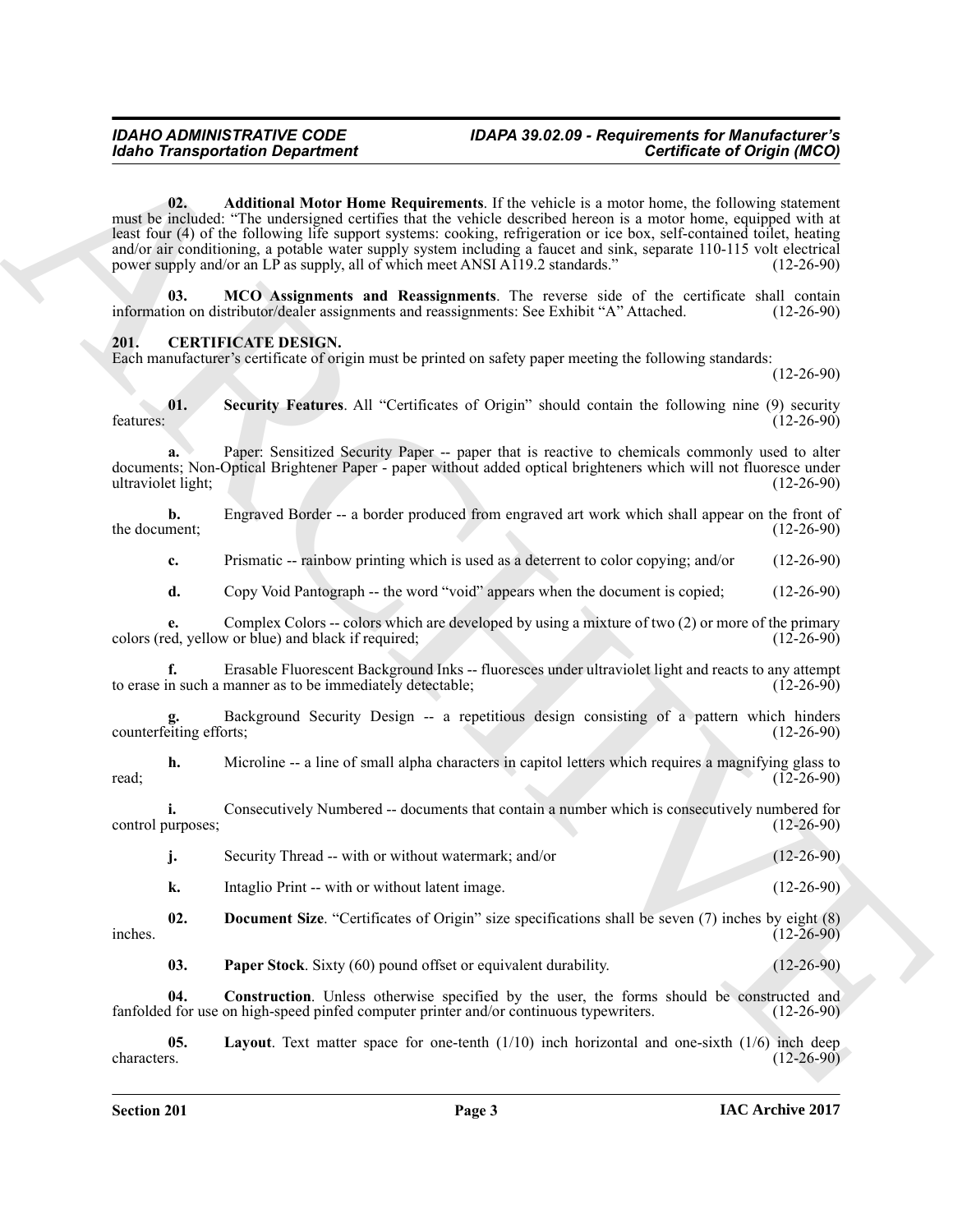<span id="page-3-10"></span>**06. Facility Security**. To insure the integrity of the manufacturer's "Certificates of Origin", the user equire the vendor to maintain secure printing and storage facilities. (12-26-90) should require the vendor to maintain secure printing and storage facilities.

### <span id="page-3-0"></span>**202. -- 299. (RESERVED)**

### <span id="page-3-5"></span><span id="page-3-1"></span>**300. APPLICATION TO WAIVE SAFETY PAPER REQUIREMENTS.**

<span id="page-3-8"></span>**01. Requirement Waives**. A request to waive requirements must be submitted and approved prior to application for title. (12-26-90) (12-26-90)

**a.** A sample copy of the proposed MCO or a complete list of printing specifications shall accompany the request. (12-26-90) the request.  $(12-26-90)$ 

<span id="page-3-9"></span>**b.** The certificate shall contain all information specified in Section 4 - Certificate Contents.

(12-26-90)

Gorin Transportation Department<br>
16. Eventline and the magnitude of Department<br>
20. The LIV Straits and the magnitude of the magnitude of Corporation<br>
20. The CHIVE STREET PAPER BEOQUIREMENTS.<br>
20. The APPLICATION TO WAPP **02. Waiver Authorization**. The Titles/Dealer Operations Manager or his designee may waive safety paper requirements upon written application documenting the reason for the requested action, and the benefits to the manufacturer and public. (12-26-90) manufacturer and public.

**03. Minimum Requirement**. As a minimum requirement, the certificate shall be printed with MICR-<br>s on number one (1) bond, smooth-surface, safety-checque paper. (12-26-90) type inks on number one  $(1)$  bond, smooth-surface, safety-checque paper.

<span id="page-3-11"></span><span id="page-3-7"></span><span id="page-3-6"></span>**04.** Control Numbers. The certificate shall have a control number for audit purposes. (12-26-90)

### <span id="page-3-2"></span>**301. -- 399. (RESERVED)**

### <span id="page-3-3"></span>**400. EFFECTIVE DATE AND APPLICABILITY.**

This regulation is applicable to all motor vehicles bearing a 1981 or later model year or, in the case of manufacturer who does not assign a model year to his motor vehicles, this rule is applicable to those motor vehicles manufactured<br>on and after 12:01 a.m., October 1, 1980. on and after  $12:01$  a.m., October 1, 1980.

### <span id="page-3-4"></span>**401. -- 999. (RESERVED)**